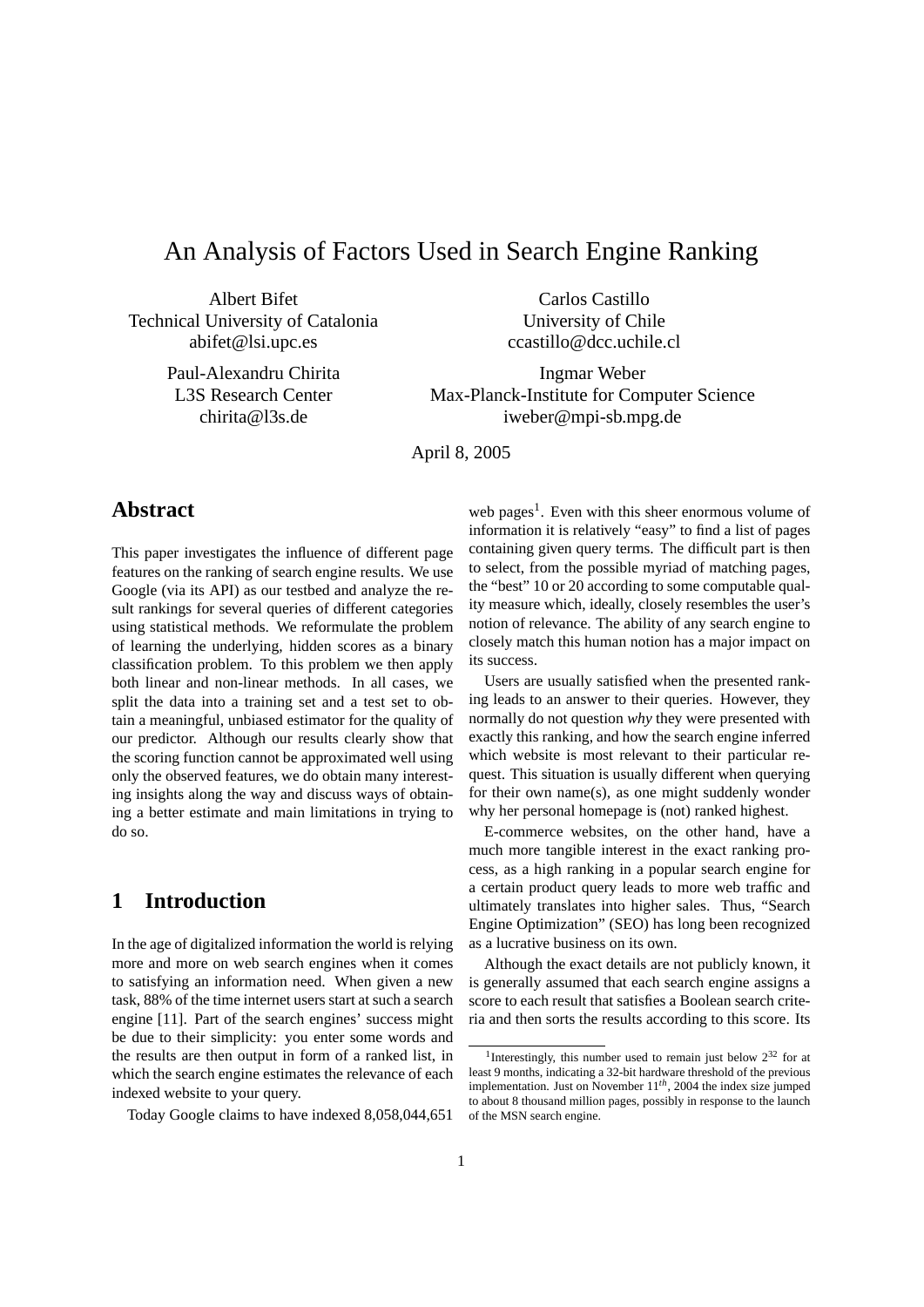value depends on the value of certain *features* of each webpage in the result set, e.g. its PageRank score, the text similarity between the query and the document, etc.

In this paper we approximate the underlying ranking function by analyzing query results. First, we obtain for each query result numerical values for a large number of observable features, thus converting each document into a vector. We then train our models on the difference vectors between documents at different ranks. By labeling these vectors with "+" for the direction towards the top and "–" otherwise, we reformulate our problem as a binary classification one: given a pair of documents, we try to predict which one is ranked above the other. This gives a partial order of the vectors, i.e., documents. Therefore, the binary classification trees we used do not give a complete order, i.e., a full ranking. On the other hand, for the models with linear decision boundaries, namely logistic regression and support vector machines, the normal vector to this linear boundary gives the trendline of the direction of an improvement in the underlying scores and the scalar product with this vector gives a full ranking. Although our methodology can be applied to any search engine, we chose Google as it is nowadays the most widely used [3]. More specifically, we used the Google API [5] to retrieve search results.

In section 2 we discuss previous work on this subject. We then describe our statistical methodology for estimating the ranking function in section 3. Section 4 briefly presents the components of the system. Section 5 gives our experimental results. Possible improvements and shortcomings of our approach are discussed in section 6.

### **2 Related Work**

Pringle, Allison and Dowe [13] addressed both the problem of determining when certain pages are retrieved at all, and that of explaining how a given ranking was obtained. For the first problem they used decision trees, while the second was tackled using linear regression, exploiting the explicit scores returned by InfoSeek [8]. Both of these approaches are different from ours as is the way they obtained their data, namely by creating artificial websites and not using real web pages as we are. Furthermore, they did not use a separate test data set to obtain an unbiased estimator of the quality of their predictor.

Sedigh and Roudaki [15] presented a simple linear

regression model that approximates the dynamics governing the behavior of Google where, given some observable features, they try to predict the *absolute* rank of a webpage. This has, among other things, the disadvantage that once documents are added such a prediction can no longer hold, as you trained on absolute ranks, which depend on the knowledge of all documents in the set. Our approach has the advantage that the universe of documents does not need to be known. Especially for their methodology it would have been interesting to see the performance on a separate test data set that was not used for training.

Joachims [9] presented an approach to automatically optimize the retrieval quality of search engines using clickthrough data. He rephrased the problem of learning a linear ranking as one of binary classification with linear decision boundaries and then applied Support Vector Machines (SVM) to this inference problem. We use the same reformulation, though we do not restrict ourselves to SVMs.

There is also a substantial amount of literature on various theoretical aspects of learning a ranking function, see, e.g., [2, 4]. As our focus was on obtaining an *interpretable* model for the ranking function, we limited ourselves to using logistic regression, SVMs and binary classification trees.

## **3 Estimating a Ranking Function**

Our goal is to obtain an estimation function *f* for the scoring function of a search engine, and then to compare our predicted rankings with the actual rankings of this search engine.

#### **3.1 Data set**

As it is unlikely that a large search engine would employ the same ranking criterion for all types of queries, we used several sets of homogeneous queries, all dealing with a certain topic, assuming that they are ranked with the same function.

Table 1 shows our queries dataset, which is divided into four categories: Art, States, Spam and Multiple. Arts is a list of artists and States is a list of US States. For both of these categories the queries consisted of a single term. The Spam category contains phrases for which one can expect many "search engine optimized" web pages. If a search engine wants to retrieve any high quality pages for such queries it must use an elaborate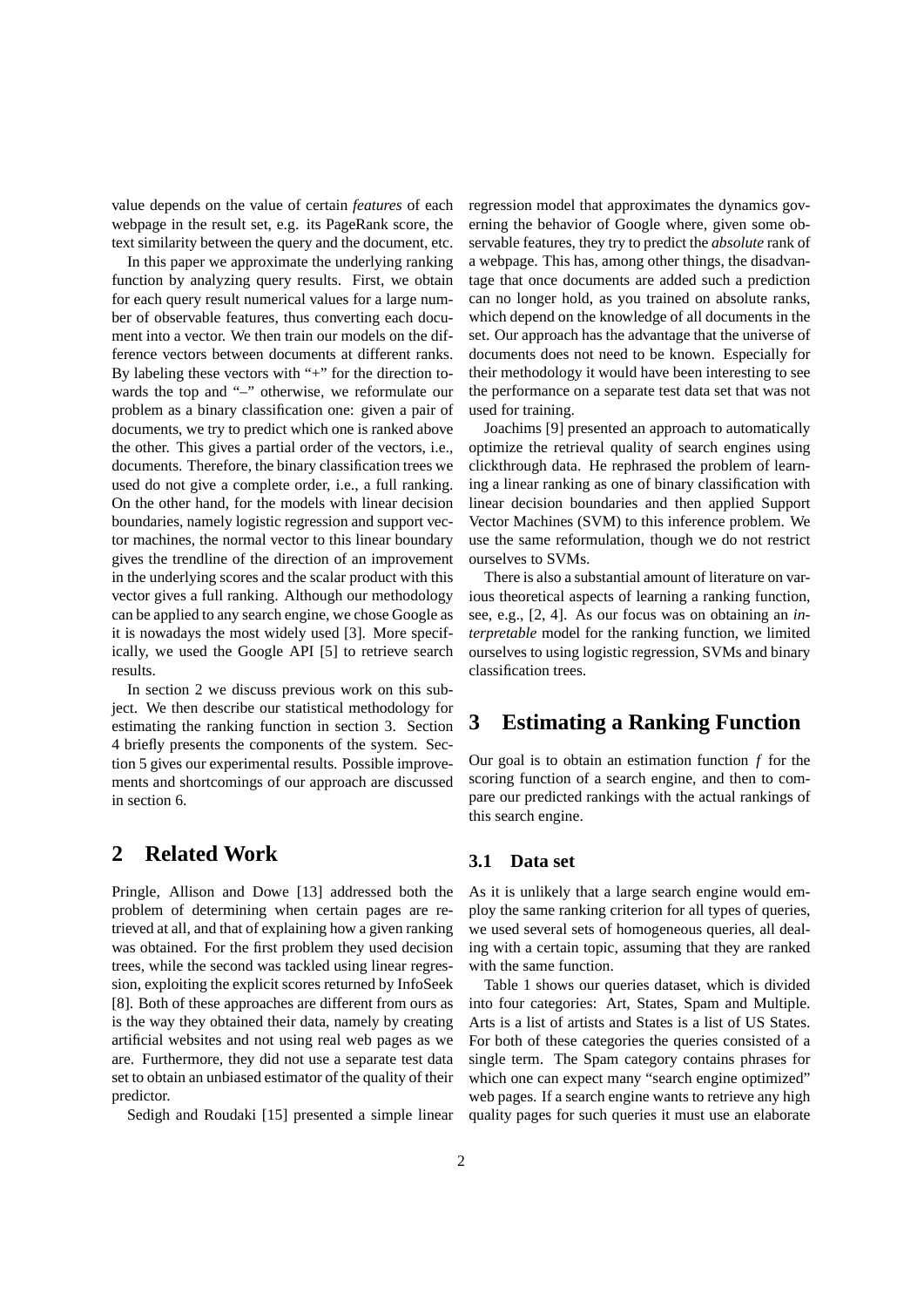Table 1: Table of training, validation and test data classified by the query data set. Validation data is used for feature selection and tree pruning. The test data is only used to get an unbiased estimate of the generalization error.

| <b>Dataset</b>  | Type        | <b>Query terms</b>                                                                                                                                                                                                                                                                                                                                                                                                                                                |  |  |  |  |
|-----------------|-------------|-------------------------------------------------------------------------------------------------------------------------------------------------------------------------------------------------------------------------------------------------------------------------------------------------------------------------------------------------------------------------------------------------------------------------------------------------------------------|--|--|--|--|
| Arts            | Training    | Albertinelli, Bacchiacca, Botticelli,<br>Botticini.<br>Foschi,<br>Franciabigio,<br>Leonardo                                                                                                                                                                                                                                                                                                                                                                       |  |  |  |  |
|                 | Validation  | Michelangelo, Picasso                                                                                                                                                                                                                                                                                                                                                                                                                                             |  |  |  |  |
|                 | Test        | Pordenone, Rosselli, Verrocchio                                                                                                                                                                                                                                                                                                                                                                                                                                   |  |  |  |  |
| <b>States</b>   | Training    | Arizona, Arkansas, Connecticut,<br>Idaho, Illinois, Iowa, Kansas                                                                                                                                                                                                                                                                                                                                                                                                  |  |  |  |  |
|                 | Validation  | Michigan, Nevada                                                                                                                                                                                                                                                                                                                                                                                                                                                  |  |  |  |  |
|                 | Test        | Ohio, Oregon, Utah                                                                                                                                                                                                                                                                                                                                                                                                                                                |  |  |  |  |
| Spam            | Training    | buy cds, buy dvds, cheap software,<br>download movies, download music,<br>dvd player, free movies                                                                                                                                                                                                                                                                                                                                                                 |  |  |  |  |
|                 | Validation  | free mp3, free music                                                                                                                                                                                                                                                                                                                                                                                                                                              |  |  |  |  |
|                 | <b>Test</b> | free ringtones, music videos, soft-<br>ware downloads                                                                                                                                                                                                                                                                                                                                                                                                             |  |  |  |  |
| <b>Multiple</b> | Training    | anova bootstrap feature missing<br>principal squared, analysis frequent<br>likelihood misclassification pruning<br>statistical, adaptive classification<br>gating linear model proximity sub-<br>set, association generalization local<br>naive regularization test, analysis<br>cubic gradient margin optimal risk<br>support, automatic decision valida-<br>tion overfitting smoother adaptive,<br>activation discriminant hyperplane<br>loss single validation |  |  |  |  |
|                 | Validation  | basis eigenvalue margin maximum<br>local support, basis early informa-<br>tion adaboost margin soft                                                                                                                                                                                                                                                                                                                                                               |  |  |  |  |
|                 | <b>Test</b> | logistic bias entropy markov piece-<br>wise loss, feature complexity gaus-<br>sian logistic normal ridge training,<br>discriminant gaussian link multiple<br>radial supervised                                                                                                                                                                                                                                                                                    |  |  |  |  |

ranking function. Finally, the Multiple category consists of queries with 6 terms from the domain of statistical inference.

One of our main contributions lies in the statistical rigor with which we approach the problem. Thus, for example, to obtain statistically meaningful results we partition the 12 queries for a given category into three disjoint sets:

- **Training Set** (7 queries): We use this set of queries to learn a linear scoring function or a decision tree. The data that we actually trained on consists of difference vectors corresponding to different feature vectors. See section 3.2 for a detailed explanation.
- **Validation Set** (2 queries): The validation set is used for greedy stepwise forward feature selection and for pruning the decision tree. In cases where features were selected directly, this set was merged with the training one. Tree pruning is explained in section 3.5.
- **Test Set** (3 queries): To estimate the generalization error of our ranking function, we compare our predicted rankings with the observed rankings for these queries. Simply testing the performance on the training set itself leads to an overly optimistic estimate of the quality of the model. Without the use of such a set, we could have obtained wrong, but seemingly better, results due to overfitting.

### **3.2 Reformulation as binary classification problem**

Let *q* be a query, and **u**,**v** be feature vector of pages, where each entry in the vector corresponds to a particular feature, e.g., how often a query term appears on the page or whether or not it appears in the URL (the list of features we considered is provided in section 4.2).

Let  $\mathbf{u} \leq q \mathbf{v}$  represent the ordering returned by the ranking function of a search engine for the given query, so  $\mathbf{u} \leq a \mathbf{v}$  if and only if the page with feature vector **u** is ranked below the one with feature vector **v** in the search engine's results to query *q*. In the following, we drop the subscript *q*.

Ultimately, we want to find a real-valued function *f* such that  $f(\mathbf{u}) < f(\mathbf{v})$  whenever  $\mathbf{u} < \mathbf{v}$ . If we assume that *f* is linear, then there exists a vector **w** such that  $f(\mathbf{u}) = \mathbf{w} \cdot \mathbf{u}$ , using  $\cdot$  to denote the scalar product.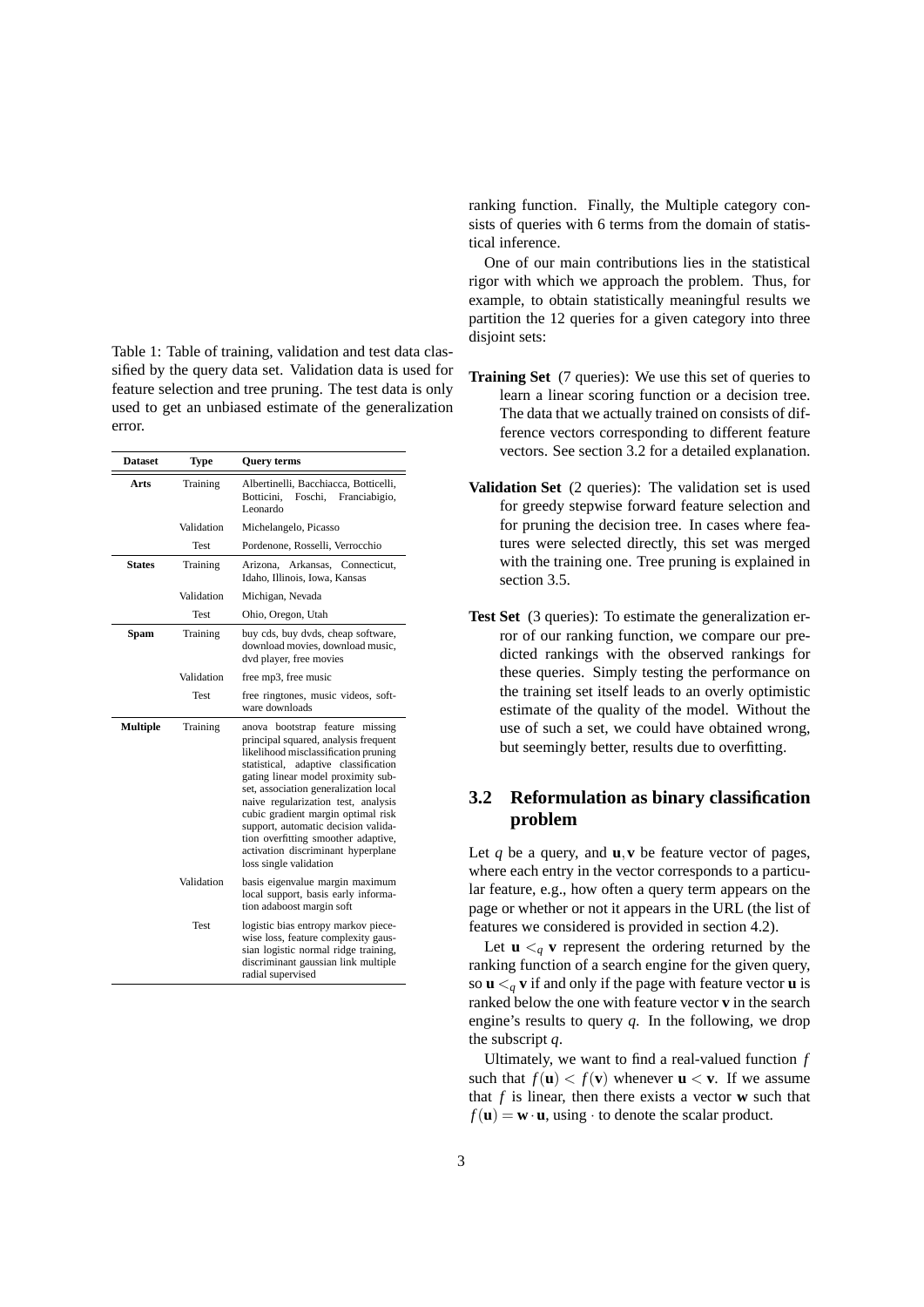Then,

$$
f(\mathbf{u}) < f(\mathbf{v})
$$
\n
$$
\Leftrightarrow \quad \mathbf{w} \cdot \mathbf{u} < \mathbf{w} \cdot \mathbf{v}
$$
\n
$$
\Leftrightarrow \quad \mathbf{w} \cdot (\mathbf{v} - \mathbf{u}) > 0 \, .
$$

So the problem of finding a linear function *f* is equivalent to finding a vector **w** such that  $(\mathbf{v}-\mathbf{u})\cdot\mathbf{w} > 0$  if and only if **v** is ranked above **u**. Geometrically speaking, **w** points in the direction of the increase in score value and the vectors are sorted according to the length of their projection onto this direction. If we label the difference vector  $(\mathbf{v} - \mathbf{u})$  "x" if **v** is ranked above **u** and "–" otherwise we see that our problem is equivalent to finding a hyperplane with normal **w** which perfectly separates the "+" and the "–" training points.

Conversely, if we have a binary classification scheme which uses a linear decision boundary through the origin, we can use the normal vector to this plane as our **w** which defines the function *f* . As our data is symmetric about the origin by construction –because each comparison between two different ranks leads to two vectors pointing in opposite directions– many schemes will satisfy the property. Note that the real data will not perfectly follow a linear function in the observed features as we might not know all the underlying features which are actually used and because the function is most probably non-linear. Thus, our classification scheme needs to cope with misclassified points.

In the following we briefly introduce two classification schemes with linear decision boundaries, logistic regression models and support vector machines, and also discuss the use of binary classification trees, which are highly non-linear. See [6] for a good introduction to the area of statistical learning algorithms. We will write **x** for an either labeled or unlabeled difference vector **v**−**u** and consider the task of classifying unlabeled points into one of the two classes "+" or "–".

It is worth noting that we not only train these linear models on the original features but we also experimented with including quadratic terms of features which, in the original feature space, leading to nonlinear decision boundaries which can capture more subtle relations but are also more prone to overfitting. See section 3.7 for details on the issue of feature selection and transformations.

#### **3.3 Logistic Regression**

Logistic regression models the posterior probabilities of the classes, i.e., the probabilities of belonging to a certain class given the coordinates **x**, via linear functions in the coordinate vector. In the case of only two classes "–" and "+" the model has the form

$$
\log \frac{P(\text{class} = ``+''|X = x)}{P(\text{class} = ``-''|X = x)} = \beta_0 + \mathbf{w} \cdot \mathbf{x}
$$
 (1)

As it can be seen easily, thisgives rise to linear decision boundaries, on which  $P(\text{class} = "|X = x) =$  $P(\text{class} = \text{``-''}|X=x)$ . Due to the symmetry in our data the offset  $\beta_0$  will be zero and the vector **w** gives the desired weights of the factors involved, indicating the direction from low ranks to high ranks. We refer the reader to [6] for a full description of the training algorithm. For our experiments we used Matlab's implementation of glmfit (generalized linear model) with a binomial distribution to compute the logistic regression models.

#### **3.4 Support Vector Machines**

Support Vector Machines typically use linear decision boundaries in a *transformed* feature space. The idea is that often in this higher, or even infinitely, dimensional space the data becomes separable by hyperplanes. As the mapping does not need to be computed implicitly, but only inner products defining the kernel need to be known, this approach becomes feasible. However, as we want to be able to ultimately use the related normal vector for ranking in the original feature space we only use support vector machines with linear kernels which correspond to hyperplanes in this space. For our experiments we used the SMV light [10] implementation with the default setting for the parameter *C* which is the average of  $(x \cdot x)^{-1}$ . This parameter allows trading-off margin size against training error.

#### **3.5 Binary Classification Trees**

The function *f* that is used in practice by a real search engine might not be linear for a variety of reasons. One is that, for efficiency reasons, a search engine might use several layers of indices, where the first layer is able to answer most queries and only if this level fails the query is send to subsequent levels. Such a behavior and other simple non-linear behaviors, as using thresholds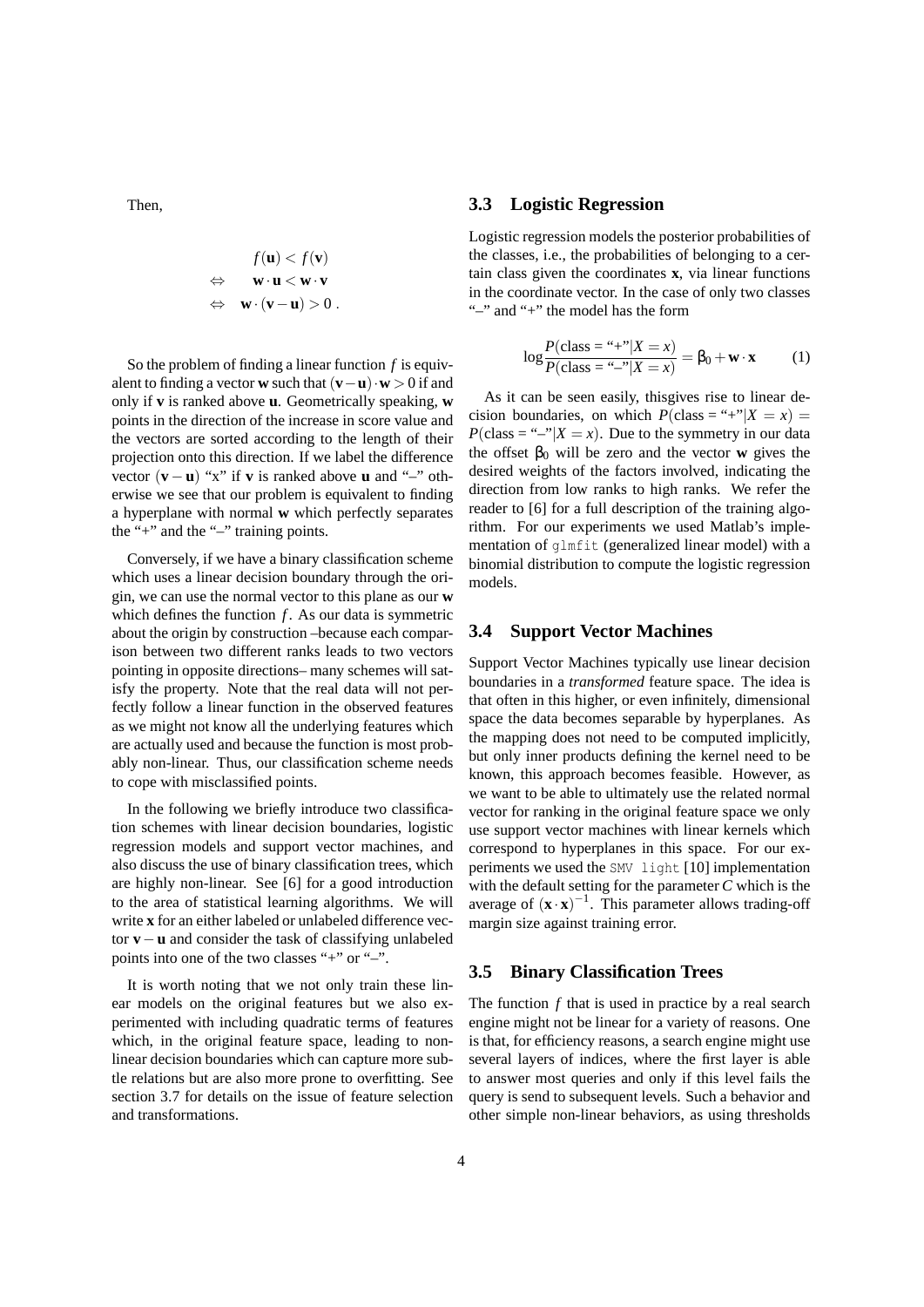for certain features, can at least partly be captured by decision trees.

A classification tree is built through a process known as binary recursive partitioning. The algorithm iteratively breaks up the records into two parts, examining one variable at a time and splitting the records on the basis of a dividing line in that variable. The process continues until no more useful splits can be found. Toward the end, idiosyncrasies of training records at a particular node display patterns that are peculiar only to those records. These patterns can become meaningless and often harmful for predicting unknown labels. Pruning the tree is the process of removing such leaves and branches to shrink the tree to a smaller set of crucial splits which leads to a better performance on general data. For our experiments we used Matlab's implementation of treefit and treeprune.

#### **3.6 Selecting Difference Vectors**

In most cases we trained on *all* possible pairs, which for *n* results are  $n(n-1)$  pairs, each pair resulting in two difference vectors with opposite labels. This selection of pairs was used to train both the logistic regression models and the SVM classifiers. To reduce the computation time for the classification trees we only trained on "shifted pairs" of the form  $(1, |n/2| + 1)$ , (2,  $\vert n/2 \vert + 2$ ), ... ( $\vert n/2 \vert$ ,n), where again each such pair gives rise to two difference vectors. For this subset of pairs there are thus  $2 \times \lceil n/2 \rceil$  points to classify. Due to the large constant difference between considered ranks these pairs are expected to be rather robust with respect to noise due to only minor differences between consecutive ranks. However, training the linear models with this subset made hardly any difference compared to training them on all pairs. So we conjecture that more pairs would not give significantly different classification trees.

### **3.7 Feature Selection and Transformations**

The importance of the individual features for each of the four categories is given in Table 2. This table gives the precision which can be obtained on the entire data set (for each category, downloading the top 100 results per query) if we only ranked according to a single feature.

We experimented with various strategies of selecting subsets and functions of the original features as input values for the data mining algorithms. Subsets

Table 2: Table of the precision values obtained using only individual features to predict the ranking –feature abbreviations are explained in section 4.2. The top three features for each query set are shown in bold, and a (-) indicates a negative correlation.

| Feature     | Arts       | <b>States</b> | Spam  | Multiple   |
|-------------|------------|---------------|-------|------------|
| NBOD        | $(-)53.8%$ | 54.4%         | 51.1% | 50.9%      |
| <b>FNEN</b> | $(-)59.4%$ | 53.5%         | 51.6% | $(-)59.8%$ |
| RFFT        | 52.1%      | $(-)54.3%$    | 50.0% | 53.9%      |
| ATLE        | $(-)54.2%$ | 54.0%         | 50.0% | 54.4%      |
| FATT        | 56.2%      | 50.3%         | 53.0% | 51.8%      |
| AMOT        | 55.4%      | 50.5%         | 52.1% | 56.9%      |
| SIMT (N)    | 56.5%      | $(-)52.0%$    | 52.7% | 59.0%      |
| <b>STMT</b> | 55.4%      | $(-)50.9%$    | 52.6% | 69.7%      |
| TMKY (N)    | 51.4%      | 51.4%         | 54.5% | 50.0%      |
| TMKY        | 53.0%      | 51.4%         | 55.1% | 50.0%      |
| ILNK        | 58.0%      | 66.3%         | 57.0% | 53.9%      |
| PRNK        | 58.7%      | 60.6%         | 55.0% | 57.2%      |
| TDTR        | 52.3%      | 53.5%         | 54.3% | 51.9%      |

of features were selected in two ways. Firstly, in a greedy stepwise forward manner, always adding the feature which gave the best improvement on the validation data set. This strategy did not give better results than the other approaches, and thus we omit its results. Secondly, we used the *p* strongest features for *p* ∈ 1, 3, 5, 10.

Furthermore, we did not only use the raw features but also experimented with non-linear combinations of them. For  $p \in 3, 5, 10$  we included all the quadratic terms of the selected features and trained a logistic regression model on this transformed input data. Thus, when working with features  $x_1$ ,  $x_2$  and  $x_3$  we also include all quadratic terms such as  $x_1 \times x_3$  and  $x_2^2$ . If we have *p* basic features then we get  $p + p(p-1)/2$  new features, including the linear terms. For no data set this gave better results on the test set than working with only the untransformed linear terms.

Lastly, we tried monotone transformations such as  $log(1 + x)$ ,  $1/(1 + x)$  and  $1 - e^{-x}$  on features such as the number of inlinks, the document length or the number of term occurrences which follow a power law. This only lead to slightly worse results which are not included here.

#### **3.8 Normalization**

Generally, the outcome of a statistical inference algorithm can depend heavily on the use of data normaliza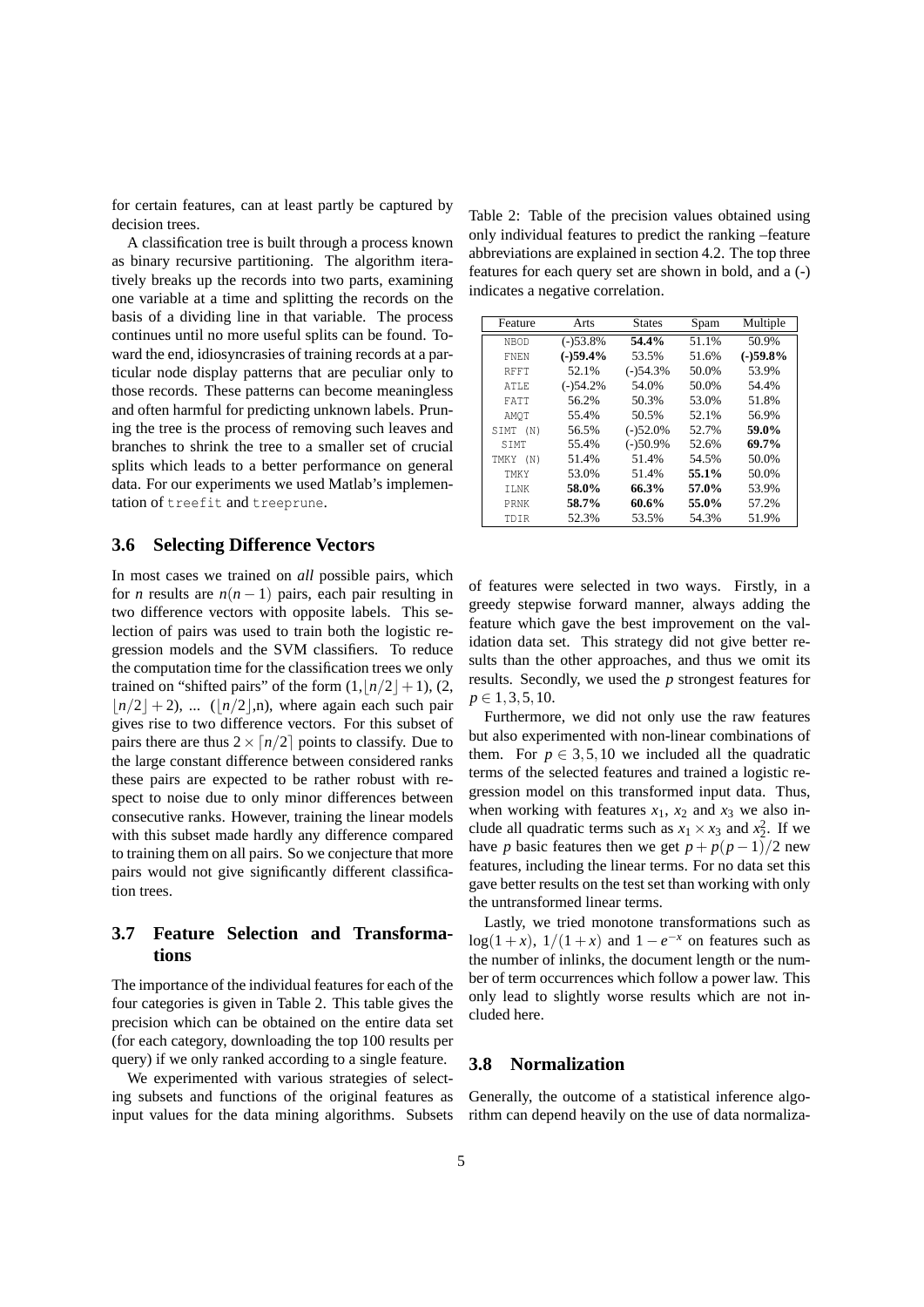tion. This is not the case in our setting. Firstly, it should be clear that multiplying the value of any feature *i* in all data points by a constant  $\gamma$  simply rescales the final scoring weight  $b_i$  by 1/γ. More interestingly, also rescaling the individual difference vectors **x** has almost no influence. The sign of **x** · **w** does not depend on the length of **x**, thus any linear scheme working only with the *number* of misclassified training points will yield the same result. The only property that does change is the distance from the separating hyperplane which, for instance, influences the posterior probabilities in logistic regression. However, experiments showed that the overall results were almost identical, also for the classification trees, with very slightly better results obtained by training on the unnormalized difference vectors. All experimental numbers refer to this unnormalized setting.

### **4 System Architecture**

To extract the feature sets used in our analysis we built a system with three components: a downloader, a parser, and an analyzer.

- **Downloader:** software that executes a query and downloads the returned pages using the data set queries
- **Feature Extractor:** software that computes the features of the pages downloaded.
- **Analyzer:** software that analyzes the features of the returned pages and estimates a function using numerical methods.

#### **4.1 Downloader**

The downloader receives as an input a data set of queries (see Table 1). For each such query it does the following:

1. Submits the query to the search engine, i.e. to the Google API in our case, downloads all URLs *u<sup>i</sup>* obtained as result set, and checks whether they or their domain are contained in the Open Directory [12]. This is another feature which might influence the ranking function of a search engine, and thus we included it in our study. For simplicity and to avoid bias based on the file type, we limited ourselves to HTML pages.

- 2. For each  $u_i$ , it then sends a query to obtain the number of inlinks, using Google API's "link:www.abc.om" syntax, as well as the top 5 in-linking pages. We had to limit ourselves to 5 inlinks because of the reduced access offered by the Google API to the search service, i.e., only 1000 queries of 10 answers per day, per user.
- 3. Finally, it downloads these 5 pages to further analyze their anchor text.

Also, for each individual query term, the "Downloader" submits a single query and outputs the estimate number of results. This will be later used to compute the inverse document frequency value for the tf-idf similarities [14].

#### **4.2 Feature Extractor**

The Feature Extractor receives as an input the downloaded pages. Pages are converted to XML using tidy, to be able to use the DOM (document object model) API for accessing different parts of the document. This is useful for checking if query terms appear in some special formatting element such as boldface.

We divide the list of the page features that are extracted by the parser into: content, formatting, link and metadata. Where sensible we included both raw and normalized versions of features, e.g. counting both the absolute number of query term occurrences in the title and the percentage of query terms appearing there. Here is the complete list of features we extracted. An (N) after a feature indicates that we also considered a normalized/averaged version of this feature.

Content features, query independent:

- DIFT Number of different terms of the document
- FNEN Fraction of terms in the documents which can not be found in an English dictionary
- NBOD Number of bytes of the original document
- NBTO Number of bytes of text in the original document
- RFFT Relative frequency of the more frequent term, i.e.: term frequency. If a document has 3 words and the most frequent word repeats 2 times, then this is 2/3
- ATLE Average term length

Content features, query dependent: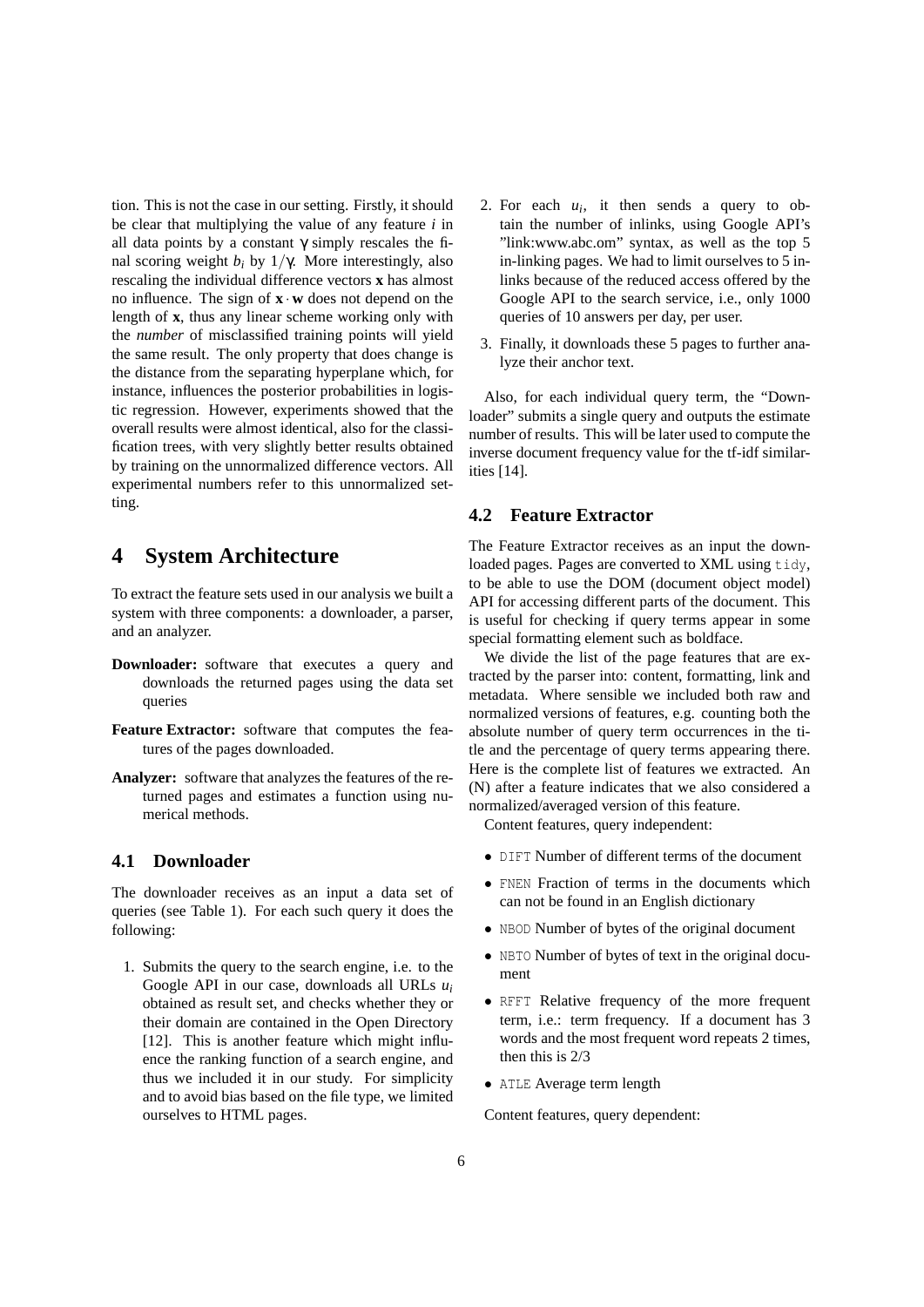- TFQT Term frequency of query term = Number of occurrences of the query term (averaged over the different query terms) (N)
- SIMT Similarity of the term to the document, in terms of vector space model. We compute it using the frequency of terms in documents and the inverse document frequency of each term. (N)
- APQT Average position of the query terms in the  $document = 1$  at the beginning, 0 if at the end and in-between in the middle.
- AMQT Average matches of the query terms
- CTQW Closeness of terms in the query in the webpage (distance in number of terms , smallest windows containing all of them)
- FATT Anchor text term frequency

Formatting features, query-dependent. We used the number of "special" occurrences divided by the total number of occurrences of query terms:

- THTM Term in a special document zone including HTML tags: B, I, U, FONT, BIG, H1-H6, A, LI and TITLE (N)
- TATV Term as an attribute value (element/@attribute): IMG/@ALT, IMG/@TITLE (N)
- TMKY Term in the meta keywords or description (N)
- TCLP Term in capitals in the page (N)

Link features, query-independent:

- ILNK Number of pages linking to a page, in-degree approximated using Google API link: queries
- PRNK PageRank of the page, or the approximation of the PageRank in a 0-10 scale obtained from Google's toolbar.
- OLNK Number of out-links in the page
- FOLN Fraction of out-links to external Web sites

#### Metadata features:

- TURL Term is in the page's URL or not.
- TDIR Term is listed in a web directory or not.

We computed text similarity SIMT of the query and the returned document. SIMT is computed using a TF-IDF weighting scheme similar to the one used by Salton [14], where the similarity is defined using the weight of each query term. This weight is computed using the normalized frequency of terms in documents and the *id f* inverse document frequency of each term.

#### **4.3 Analyzer**

The analyzer is the component is the last stage of our system and obtains the estimate of the ranking function. The statistical methods used to obtain this estimate were discussed in section 3. To evaluate the performance we used the following quality measures, each having its own justification.

- 1. **Precision on all pairs:** This measure simply looks at *all* possible pairs and the corresponding difference vectors. The precision is the percentage of correctly classified vectors, thus corresponding to a correct "**u** is ranked above **v**" decision. For the cases where we also have a total ordering, namely for logistic regression and the SVM model, this measure can be computed from the Kendall's τ measure as:  $50\% + 50$  \* Kendall's  $\tau$  %.
- 2. **Precision on "shifted" pairs:** See 3.6 for a description of the "shifted" pairs. Here we only look at the percentage of correctly classified "shifted" pairs, which are further apart in the original ranking and their relative order is thus easier to predict.
- 3. **Precision on "top" pairs:** Here we only consider for each query the top result and all its difference vectors. This number thus gives the percentage of web pages which are (correctly) predicted to be ranked below the highest ranking document.

# **5 Experimental Results**

To give a quantitative estimate of the importance of each individual feature Table 2 gives the precision values which can be obtained for each category if one ranked *only* according to this individual feature. However, only features which were among the top 5 strongest for at least one category are included in the table. A (-) indicates that the feature is negatively correlated with the score, i.e., an increase in the feature value is an indicator for a worse ranking. Note that using only the strongest feature gives a precision between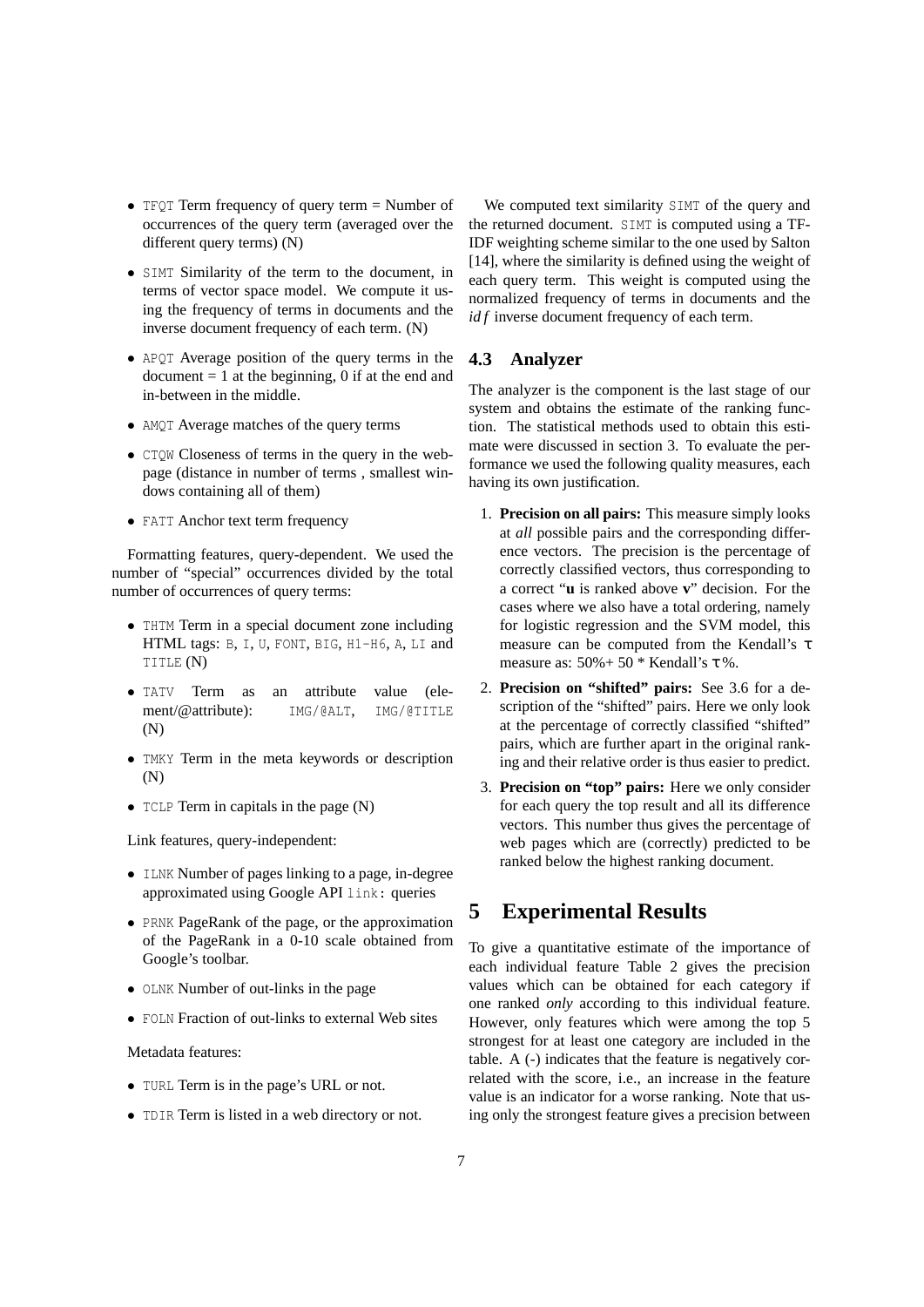Table 3: Ranking for the query "discriminant gaussian link multiple radial supervised" from the Multiple query set when using *only* the SIMT feature. There were 33 results for this query.

| Predicted rank |  |  |  |
|----------------|--|--|--|
| Google rank    |  |  |  |

57% for the Spam category and 69.7% for the Multiple category. Table 3 gives the top 6 results of a query ranking obtained when only using the text similarity (SIMT) feature. For the Arts category the strongest indicator of a high ranking was a low fraction of non-English terms (FNEN), followed by the PageRank (PRNK). For the States queries the by far strongest such indicator was the number of in-links (ILNK). For the Spam query this was also the strongest feature but far less significantly, emphasizing that for these queries it would be fatal to put too much weight on any individual feature. Out of all four categories it was also this category where the directory information (TDIR) was most closely linked to the ranking. Lastly, for the long queries from the Multiple category the SIMT was most closely correlated with the ranking.

The best performances of any model for each category are listed in Table 4. Unfortunately, these are only marginally better than the baseline values for the strongest feature in Table 2. Table 4 also lists the details of the corresponding model. The best pruned trees consisted in almost all cases of a single node corresponding to the strongest individual feature. The fact that the SVMs did not give an improvement over the baseline for any model might be due to an inappropriate (default) choice of the regularization parameter *C* with which the authors did not experiment.

It is worthing pointing out that the precision is significantly higher for the "shifted" pairs, as can be seen from the second column of Table 4. These pairs are further apart and are thus easier to classify as, in general, the differences in the relevant features will be more striking.

# **6 Shortcomings and Room for Improvement**

As across all data sets and for all methods and feature transformations considered the best test precision was only about 65%, as shown in Table 4 the question arises, how this could be improved?.

Working with only our collection of features we can, given the number of different methods and transformations we tried, safely claim that the answer is a negative one: it cannot be improved substantially. More features, such as the domaing ending (.edu, .com, etc.), which also could have an influence on the ranking, could be included in the analysis but are unlikely to give a dramatic boost. Similarly, much larger training data sets would probably exhibit only a minor influence; in our case we were strongly hindered by the query limitations of the Google API. The real problem seems to lie in the fact that many crucial features are hidden and cannot be observed from the outside.

These features which are certainly relevant may include:

- The query logs, which Google obtains through its toolbar.
- The age of the incoming links and other information related to web link dynamics.
- The rate of change at which a website changes, obtained by repeated web crawls.
- The "true" number of ingoing links, as Google's link:www.abc.com only gives a lower bound.
- The "true" PageRank used by Google, as the one displayed in its toolbar is only an approximation, and furthermore, seems to be too strongly correlated to the number of in-links [16].

Some of these could, however, theoretically be obtained by a web search engine with a large enough set of indexed web pages. It might also be worth including a category with random, artificial terms or numbers, assuming that there are still a few hits for these terms. For such a category at least the use of query logs could be largely ruled out.

More fundamentally, one can only speculate about the algorithmic details. It is, e.g., possible that Google uses (variants of) topic-sensitive PageRank [7] or the Hilltop algorithm [1], both of which try to overcome the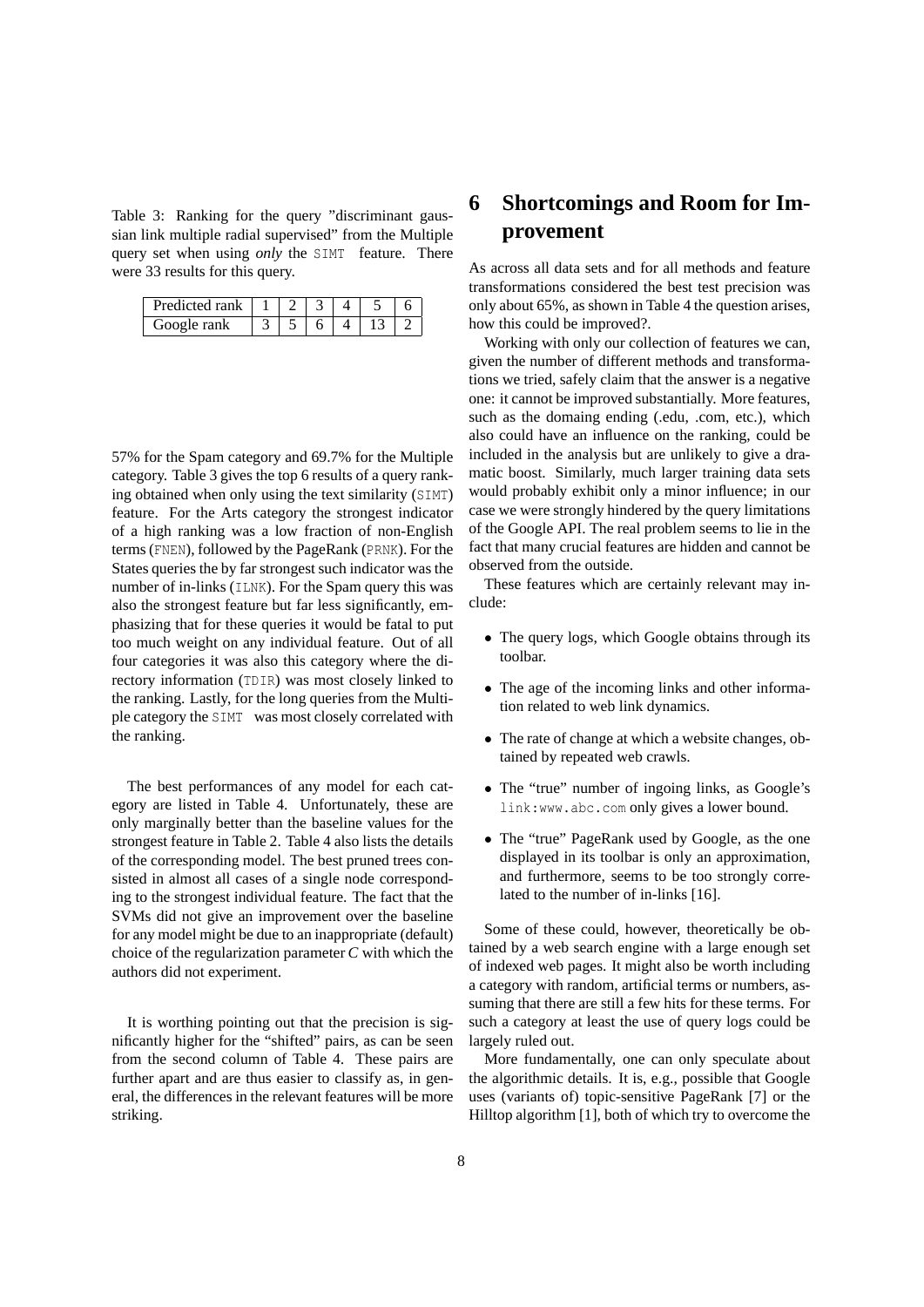|               |       | $%$ all       | % "shifted" |               |               | % "top" |                                   |
|---------------|-------|---------------|-------------|---------------|---------------|---------|-----------------------------------|
|               |       | pairs correct |             | pairs correct | pairs correct |         |                                   |
| Dataset       | Test  | All           | Test        | All           | Test          | All     | Best model                        |
| Arts          | 63.7% | 61.8%         | 69.1%       | 66.4%         | 47.6%         | 48.0%   | Log. regr., strongest 3 features  |
| <b>States</b> | 64.6% | 66.3%         | 73.2%       | 73.8%         | 97.6%         | 98.5%   | Class. tree, only ILINK feature   |
| Spam          | 62.5% | 59.5%         | 70.5%       | 62.1%         | 98.2%         | 74.8%   | Log. regr., strongest 10 features |
| Multiple      | 67.5% | 70.9%         | 78.1%       | 81.3%         | 81.0%         | 87.0%   | Log. reg., strongest 3 features   |

Table 4: Best precision achieved on all, "shifted" and "top" pairs. We include the performance on the test data as well as on the whole data set, including training, validation and test sets.

notion of a global, topic-independent measure of quality, which is inherent to PageRank. For these algorithms the ranking would no longer be a function of simple features and a much more elaborate analysis would be needed.

One should also not forget that any web search engine always has the option of "manually" re-ranking the results for certain queries. It is known that in certain countries search engines voluntarily cooperate with the authorities to exclude certain web pages for legal reasons from their results. Likewise, it is imaginable that for certain queries pages are pushed up or down because of financial or other agreements.

The reason for us to choose different query categories and to try to have "homogeneous" queries within one category was that we assume that a query is first categorized and then handled according to the categorization. This categorization could involve the scan for certain keywords indicating a certain topic but it could also involve inferring information about the type of question (homepage finding vs. question answering) and the type of user. A query such as "I'm looking for information about search engines" containing several stopwords, might indicate a user less familiar with using search engines and thus less careful in choosing the query terms. This could imply a boost of query-independent features for such queries. Likewise, a user using advanced query syntax who "knows what he is doing" might be better off with a different ranking scheme. This could be the reason why the queries "adversarial" and "adversarial -lairasrevda" (excluding adversarial spelled backwards) lead to different rankings on Google, although conceptually there is no reason for this.

It is even possible –and sensible– for a web search engine to take information about the query initiator into account. Such information could either be collected in the form of data cookies or, simply, by considering the browser language, connection type or geographical location. A user with a dial-up connection will generally have a different user profile from a user of a high-speed university domain so that different ranking schemes might be appropriate. Similarly, a user in Spain might prefer a different ranking than a user in Germany.

### **7 Conclusions**

Along this study we attempted to produce a complete method for learning search engine ranking function(s). Overall, our experiment was sound and its results were very consistent: ranking only according to the strongest feature for a category gives is able to predict the order in which any pair of pages will appear in the results with a precision of between 57% (for a data set including commercial terms that are used in spam) and 70% (for a data set including long queries from a very specific domain). This was, despite trying various algorithms and feature transformations, only mildly improved by including other features.

If one had not split the data into a training and a test set one could have, given the large number of features and transformations we considered, achieved an almost arbitrarily high precision on the training data, but a worse performance on unseen data. In this article we have also discussed the reasons for these results, which are likely to be related to the lack of many crucial features such as user preferences data and algorithmic details such as the possible use of topic-sensitive PageRank.